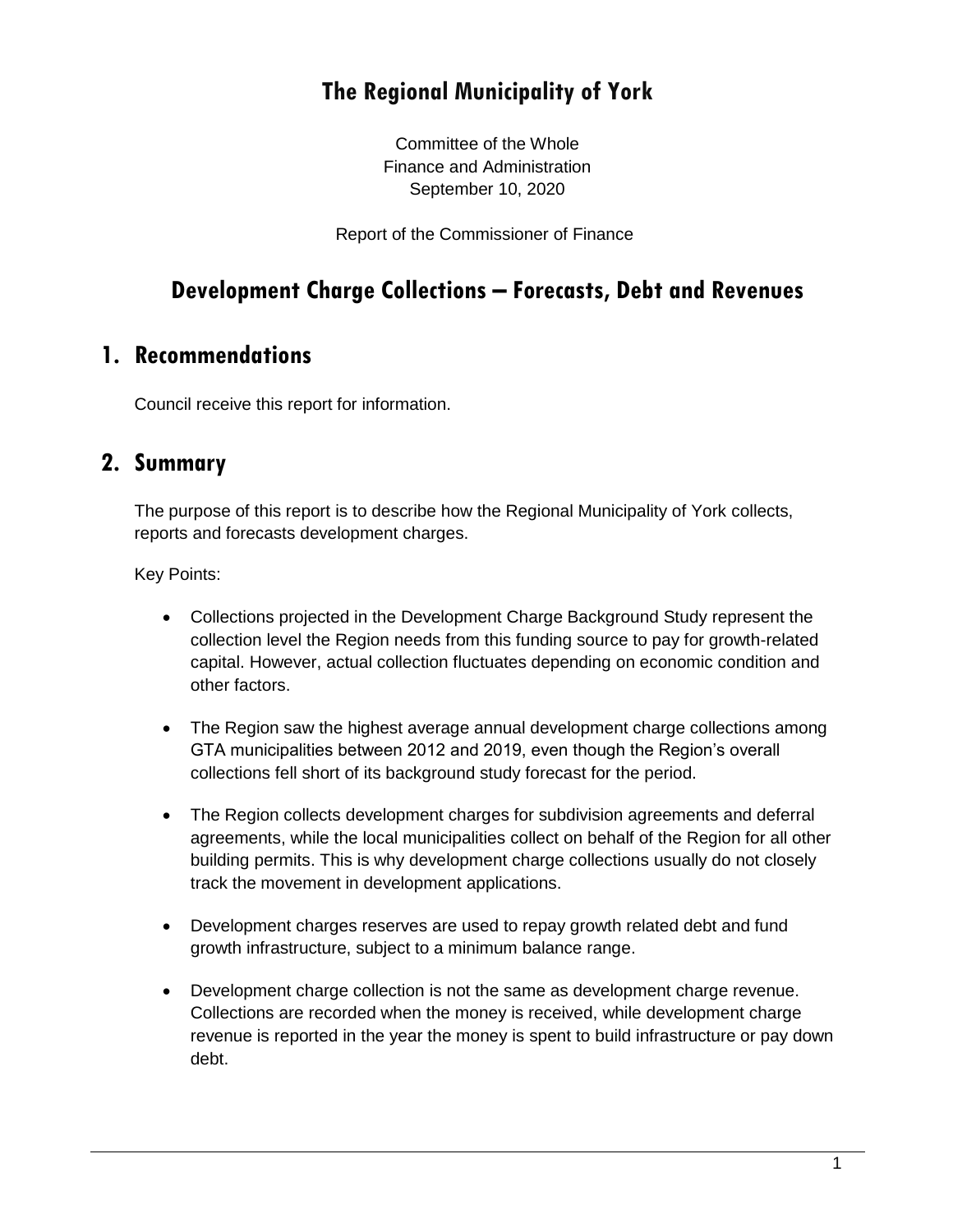# **3. Background**

### **The levying of development charges is prescribed through the Development Charges Act, 1997**

The *Development Charges Act, 1997* (the "Act") is the legislative framework governing the levying of development charges. Development charges are collected on new residential and non-residential development, and are a primary funding source for growth-related infrastructure including roads, transit, water and wastewater servicing, the subway, public health, paramedics, police and waste diversion.

The Act requires, among other things, that a municipality pass a development charges bylaw at a minimum of every five years, supported by a development charge background study. The background study includes the methodologies, assumptions, policies and project lists that underpin the development charges bylaw rates. The bylaw and background study must also be approved by a municipal council after a public consultation has been held. Finally, the Act requires that any development charges collected be held in separate and established reserve fund accounts. These accounts may only be used to fund eligible growth-related capital projects.

### **Starting on January 1, 2020, developers can freeze development charge rates**

As a result of changes to the Act through Bill 108, *More Homes, More Choice Act, 2019*, ("Bill 108"), developers can now freeze development charges rates at site plan application or zoning bylaw amendment application. Rates remain frozen until a subsequent application or if more than two year passes between application approval and building permit issuance.

### **Development charges are payable at building permit issuance unless otherwise stipulated**

Section 26 of the Act requires development charges to be paid upon building permit issuance unless they qualify for phased development charge payments under section 26.11 of the Act or a municipality's development charge bylaw states otherwise. If a proposed residential development is a plan of subdivision, a municipality may, through its development charge bylaw, provide that development charges are payable upon entering into a subdivision agreement.

<sup>1</sup> Section 26.1 of the Act, introduced through Bill 108, applies to the timing of payment for rental housing development that is not non-profit housing development, institutional development and nonprofit housing development. Institutional and rental housing development can now defer development charge payment to first occupancy and have payments phased in equal instalments annually over five years. In the case of non-profit development, the phasing period is 20 years.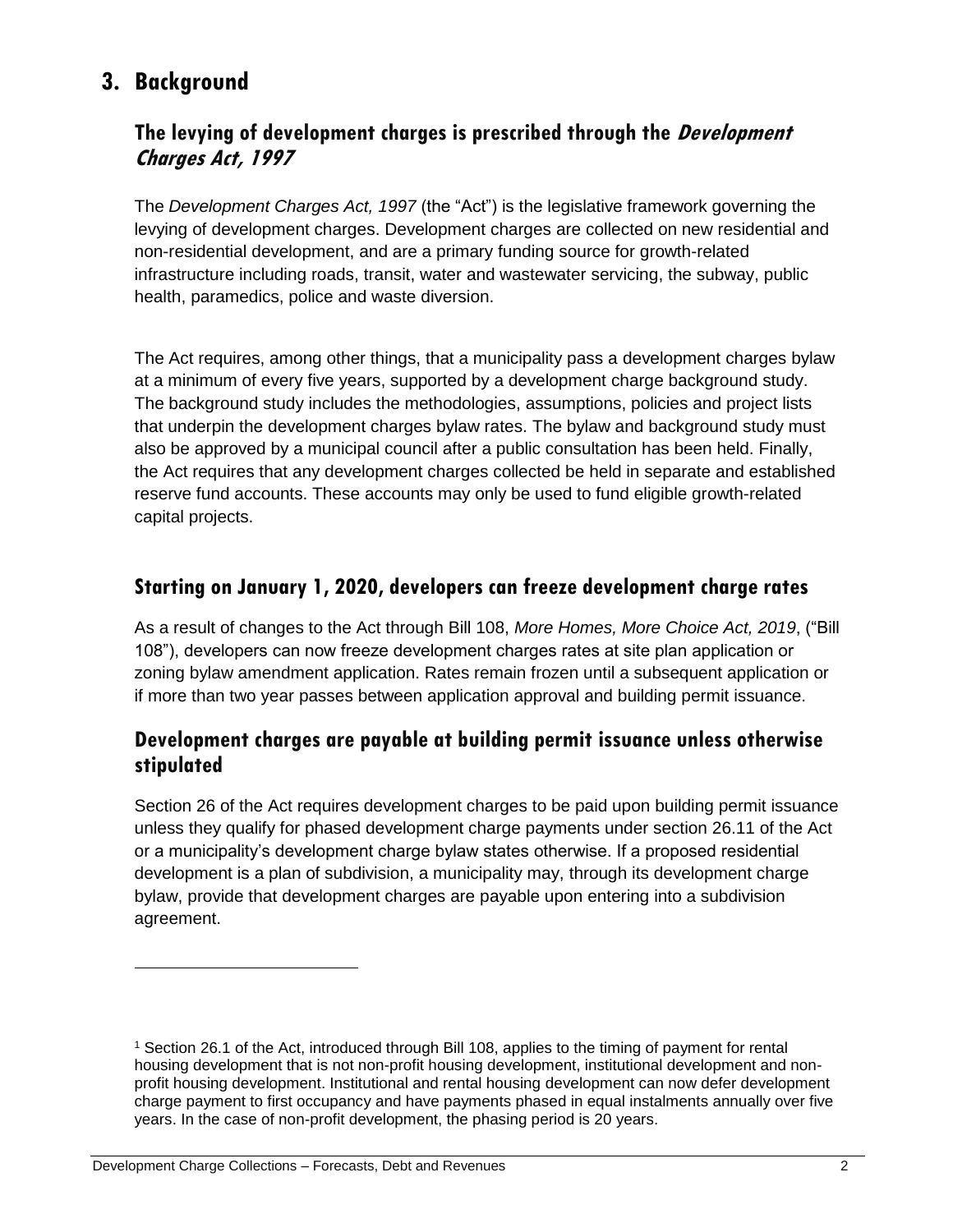Section 3.17 – 3.23 of the [Region's 2017 Development Charge Bylaw \(No. 2017-35\),](http://www.york.ca/wps/portal/yorkhome/yorkregion/yr/bylaws/developmentchargesbylaw/!ut/p/a1/rVRNT4NAEP0tHnokO3xsWY4raoGm1FiNwKUBypctH4W1ir_eLfVk0mLN7m1m37y8N5M8FCAPBVV4KLKQFXUV7o51MF3bdGZb1hycpUZMoLCkjqITIHOdA3wOgDOPwjCvKNrUkk1wwFoSsB_0R3xHLBnmCnpFAQriijU#.W0UVDtVKhhF) as amended, deals with the timing of payment of development charges. Specifically, the Bylaw provides that all development charges (for hard and general service components) are payable at the time of building permit issuance unless that development is a plan of subdivision and no further site plan approvals are required by the local municipality. Hard services include water, wastewater and roads development charges. General services include transit, Toronto-York Subway Extension, police, waste diversion, public works, paramedic services, public health, social housing, senior services, GO Transit, court services and related growth studies.

Under the Region's 2017 Development Charge Bylaw as amended in 2018, hard services make up approximately 90 % of the development charge rate. Table 1 below provides an example of this for a single family detached dwelling.

| Components of a development charge for a single-family detached dwelling*                                                                                                                                                                                       |                                     |                   |  |  |  |
|-----------------------------------------------------------------------------------------------------------------------------------------------------------------------------------------------------------------------------------------------------------------|-------------------------------------|-------------------|--|--|--|
| <b>Component of development</b><br>charge                                                                                                                                                                                                                       | Charge (\$)<br>(As of July 1, 2020) | % of total charge |  |  |  |
| Hard services (i.e., water,<br>wastewater and roads)                                                                                                                                                                                                            | 57,166                              | 89.4              |  |  |  |
| General services (i.e. transit,<br><b>Toronto-York Subway</b><br>Extension, police, waste<br>diversion, public works,<br>paramedic services, public<br>health, social housing, senior<br>services, GO Transit, court<br>services and related growth<br>studies) | 6,801                               | 10.6              |  |  |  |
| Total                                                                                                                                                                                                                                                           | 63,967                              | 100               |  |  |  |

**Table 1**

\*Note: For developments in the Nobleton Community there is a separate rate for the wastewater component

### **For residential plans of subdivision, the hard services component of the development charge is collected by the Region and development charges for all other development applications are collected by the local municipality**

If a development is a residential plan of subdivision, under section 51 of the *Planning Act,*  development charges for hard services (e.g., water, wastewater and roads) are due immediately upon the owner entering into a Regional development charge agreement at the time of subdivision registration. The hard services component of the development charge is collected by the Region. Payments for all other general services occur at building permit issuance and are collected by the local municipality where the development is taking place, potentially years later.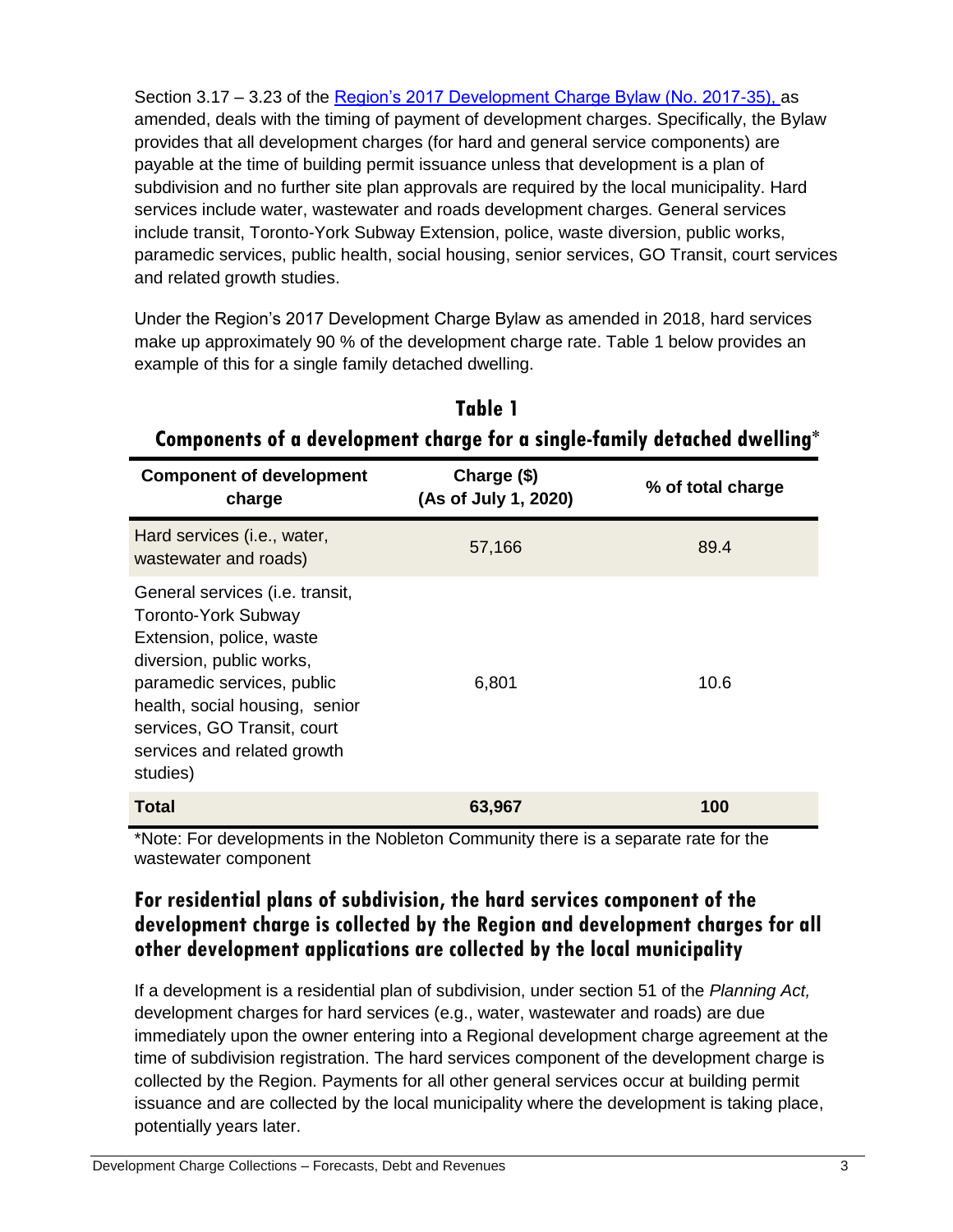If the development does not meet the criteria for a residential plan of subdivision, both the hard and general services component are due at building permit issuance and are collected by the local municipality where the development is taking place.

### **Council has provided that development charges payments can be deferred**

Development charges can be deferred for certain types of developments, with payments secured through letter of credit or another form of security. In these cases, the deferral must be entered into before a building permit can be issued, and the development charge collection will only occur at the predetermined time indicative of that deferral. Table 2 below summarizes the various development charge deferral options offered by the Region.

| <b>Type of development</b>                                                         | Letter of<br><b>Credit</b> | Other form<br>of security | <b>Duration of</b><br>deferral*               | <b>Timing of</b><br>development<br>charge<br>collection                 |
|------------------------------------------------------------------------------------|----------------------------|---------------------------|-----------------------------------------------|-------------------------------------------------------------------------|
| <b>Retail</b>                                                                      | $\checkmark$               |                           | 36 months                                     | 3 equal<br>$amounts -$<br>starts one<br>year from<br>building<br>permit |
| High-Rise Condominium                                                              | $\checkmark$               |                           | 18 months                                     | At end of 18<br>months                                                  |
| <b>Office Building</b>                                                             | $\checkmark$               |                           | 18 months                                     | At end of 18<br>months                                                  |
| Open-air motor vehicle<br>storage structure                                        |                            | $\checkmark$              | Until partial<br>and/or complete<br>enclosure | At time of<br>partial and/or<br>complete<br>enclosure                   |
| <b>Purpose-Built Rental</b>                                                        |                            | $\checkmark$              | 36 months                                     | At end of 36<br>months                                                  |
| Affordable Purpose-Built<br>Rental                                                 |                            | $\checkmark$              | 5-20 years                                    | At end of<br>deferral<br>period                                         |
| Large Office Building                                                              |                            | $\checkmark$              | 5-20 years                                    | At end of<br>deferral<br>period                                         |
| *Note: For details of policies, please see York Region Development Charges website |                            |                           |                                               |                                                                         |

| Table 2                                            |
|----------------------------------------------------|
| Development charge deferrals offered by the Region |

\*Note: For details of policies, please see [York Region Development Charges website](https://www.york.ca/wps/portal/yorkhome/business/yr/landdevelopment/developmentcharges/!ut/p/z0/fY29DoIwFIWfxYHR3AaJsjbECBjCinchFSpUoIW2oLy9yGSMcTvfyfkBhAxQsklUzAolWbvwBfd5RE9RGJ5JnHp-QChJaewefHLceRAD_g8sC-I-DEgBCyUtf1rIZp2vWlqHzEo3Cxgr7Lgateq4Q66jEZIb45CW#.Xv5vrJhKjIU) \*\*Note: Minimum of 4 storeys and less than 75,000 square feet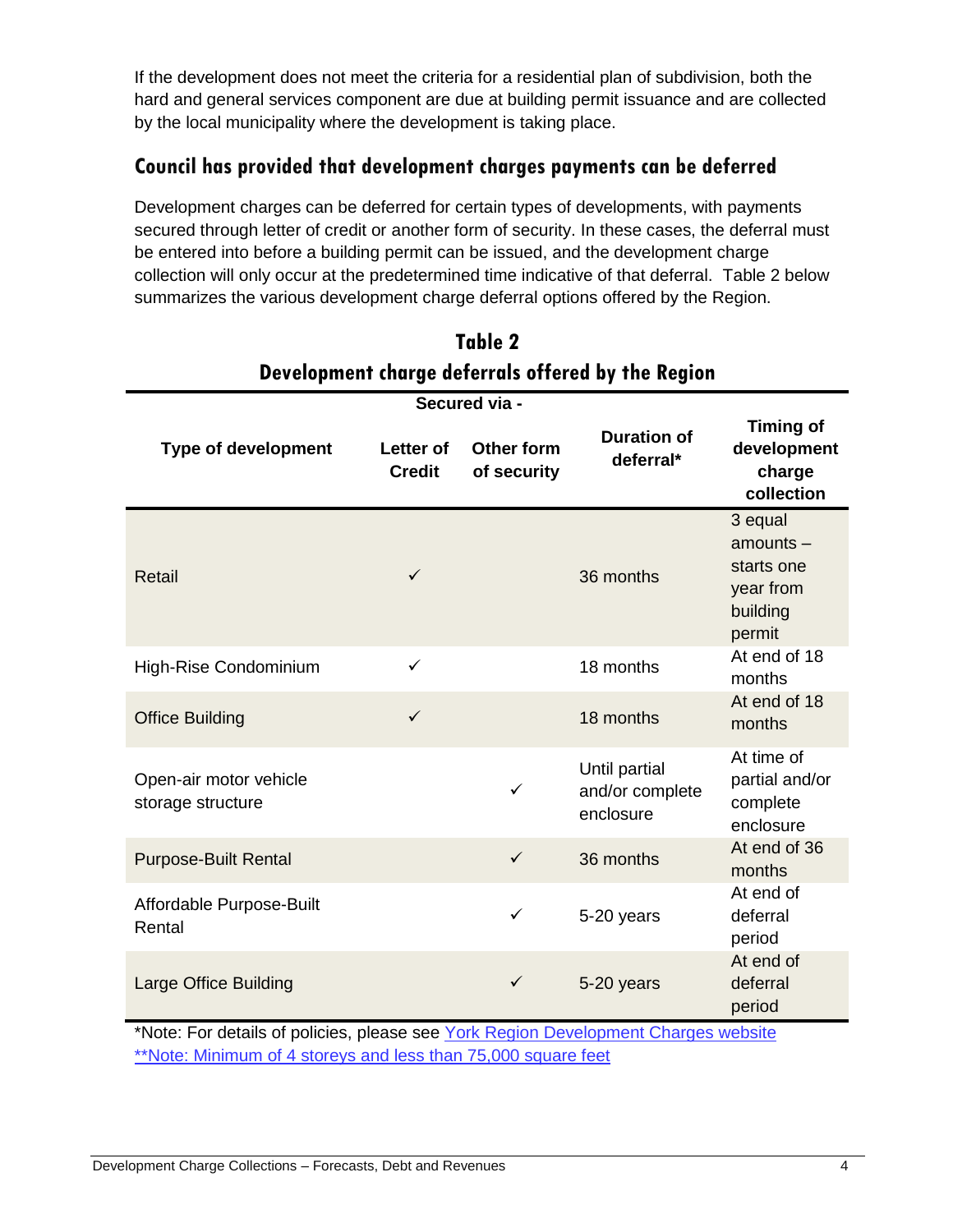### **Not all types of developments are subject to a development charge**

While most residential and non-residential development is subject to a development charge, certain types are exempt. These exemptions can be statutory, such as those for secondary suites, or non-statutory/discretionary, such as office and institutional expansion exemptions. Table 3 below provides a summary of some of the most often occurring development charge exemptions.

In addition to developments that are exempt, the Region provides redevelopment credits (based on what was demolished) to qualifying residential and non-residential development if the redevelopment occurs within 48 months of a building's demolition or conversion.

| Class of development and exemption*                            | Statutory**  | Non-statutory/<br><b>Discretionary</b> |
|----------------------------------------------------------------|--------------|----------------------------------------|
| Residential                                                    |              |                                        |
| Secondary suite                                                | $\checkmark$ |                                        |
| Vacant lot of record                                           |              | ✓                                      |
| Non-profit housing***                                          |              | $\checkmark$                           |
| Non-Residential                                                |              |                                        |
| <b>Public Hospitals</b>                                        | $\checkmark$ |                                        |
| <b>Public Schools</b>                                          | ✓            |                                        |
| Industrial expansion of up to 50% of GFA                       | $\checkmark$ |                                        |
| Office expansion of up to 50% of GFA                           |              | ✓                                      |
| Institutional expansion of up to 50% of<br><b>GFA</b>          |              | $\checkmark$                           |
| Vacant lot of record                                           |              | ✓                                      |
| Accessory structures less than<br>100 $m2$ of gross floor area |              | ✓                                      |

**Table 3 Most prevalent development charge exemptions**

\*Note: For additional details on all exemptions, please see the Region's [2017 Development Charge](https://www.york.ca/wps/wcm/connect/yorkpublic/e5a9ca02-e4b7-4a19-866a-f6dbe5167ea6/May+2017+-+The+Regional+Municipality+of+York+Approved+2017+Development+Charge+Background+Study.pdf?MOD=AJPERES&CVID=mu8L1bd)  **[Background](https://www.york.ca/wps/wcm/connect/yorkpublic/e5a9ca02-e4b7-4a19-866a-f6dbe5167ea6/May+2017+-+The+Regional+Municipality+of+York+Approved+2017+Development+Charge+Background+Study.pdf?MOD=AJPERES&CVID=mu8L1bd) Study** 

\*\*Note: Statutory is not limited to the *Development Charges Act, 1997*

\*\*\*Note: Development charge exempted or deferred, contingent on local municipality

## **4. Analysis**

### **Development charges are used to repay growth related debt as well as to fund growth infrastructure**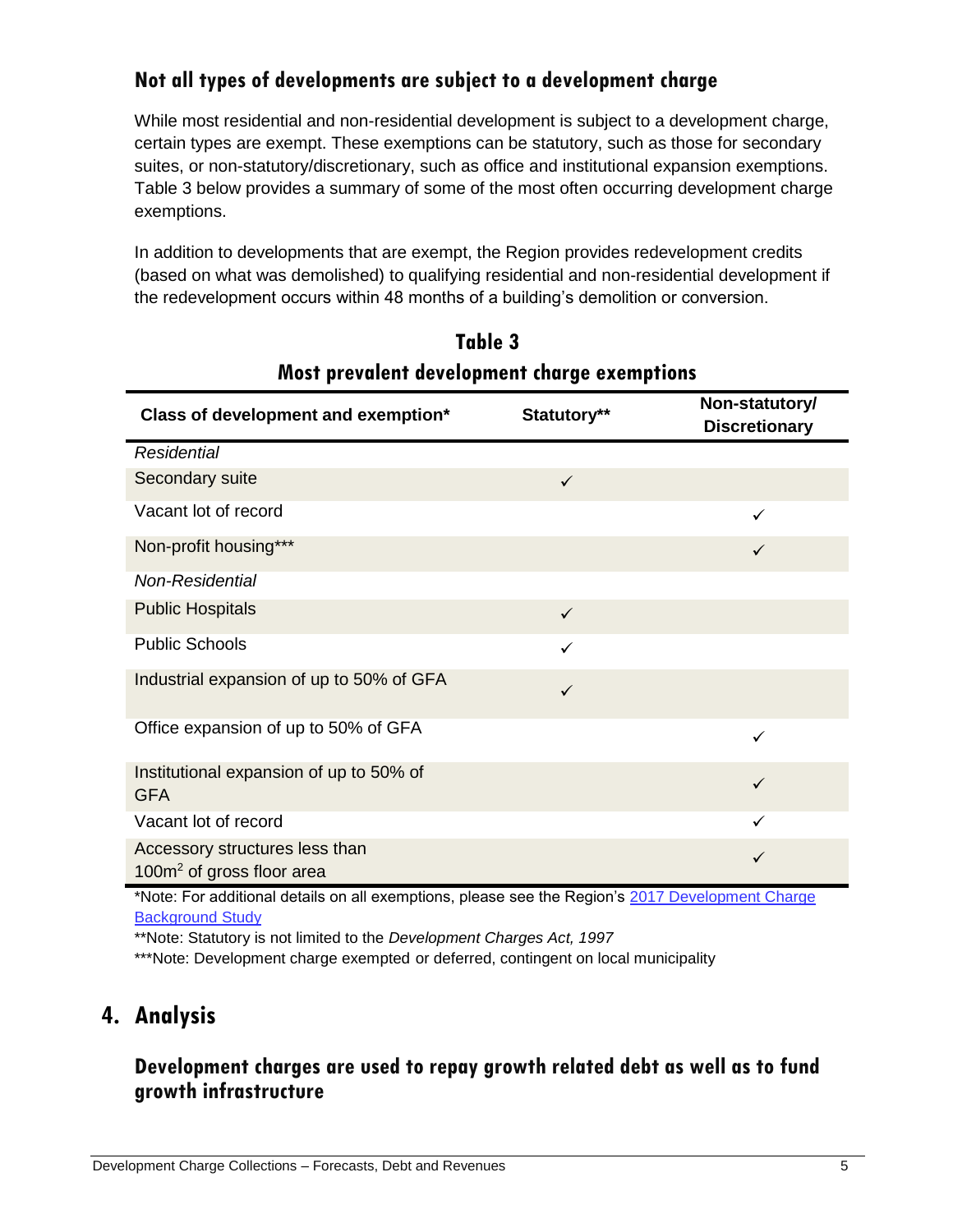Development charges pay for infrastructure in two ways: to repay debt that was issued to build growth infrastructure, and to fund growth infrastructure directly. In 2019, \$234.1 million was used for servicing growth related debt and \$68.2 million to fund growth expenditures directly. In total, \$302.2 million was drawn down from the development charge reserves.

The Region uses debt to bridge the timing difference between when a growth related asset is built and when costs are recovered through development charges. To keep debt at an appropriate level, Council has adopted an annual fiscal strategy to manage the capital plan so that the growth assets are built at a pace that closely matches population growth.

As at December 31, 2019, the Region had a total of approximately \$2.63 billion in outstanding debt, of which \$2.42 billion is supported by development charges and will be repaid through future collections.

To help mitigate uncertainties in the development charges collections, as per the Capital Financing and Debt Policy, the Region maintains a cash balance in the development charge reserves equal to between 75 and 100% of the projected annual principal and interest payments for development charge supported debt. Should collections fall below the expected level, the reserve may be drawn down to service existing debt.

Figure 1 compares development charge collections and draws during the past five years. This chart demonstrates that for four of the past five years, the closing balance of the reserves have always been above the principal and interest that has to be repaid.



# **Figure 1 York Region 2015 - 2019 Development Charge Collections and Draws Comparison (\$ Millions)**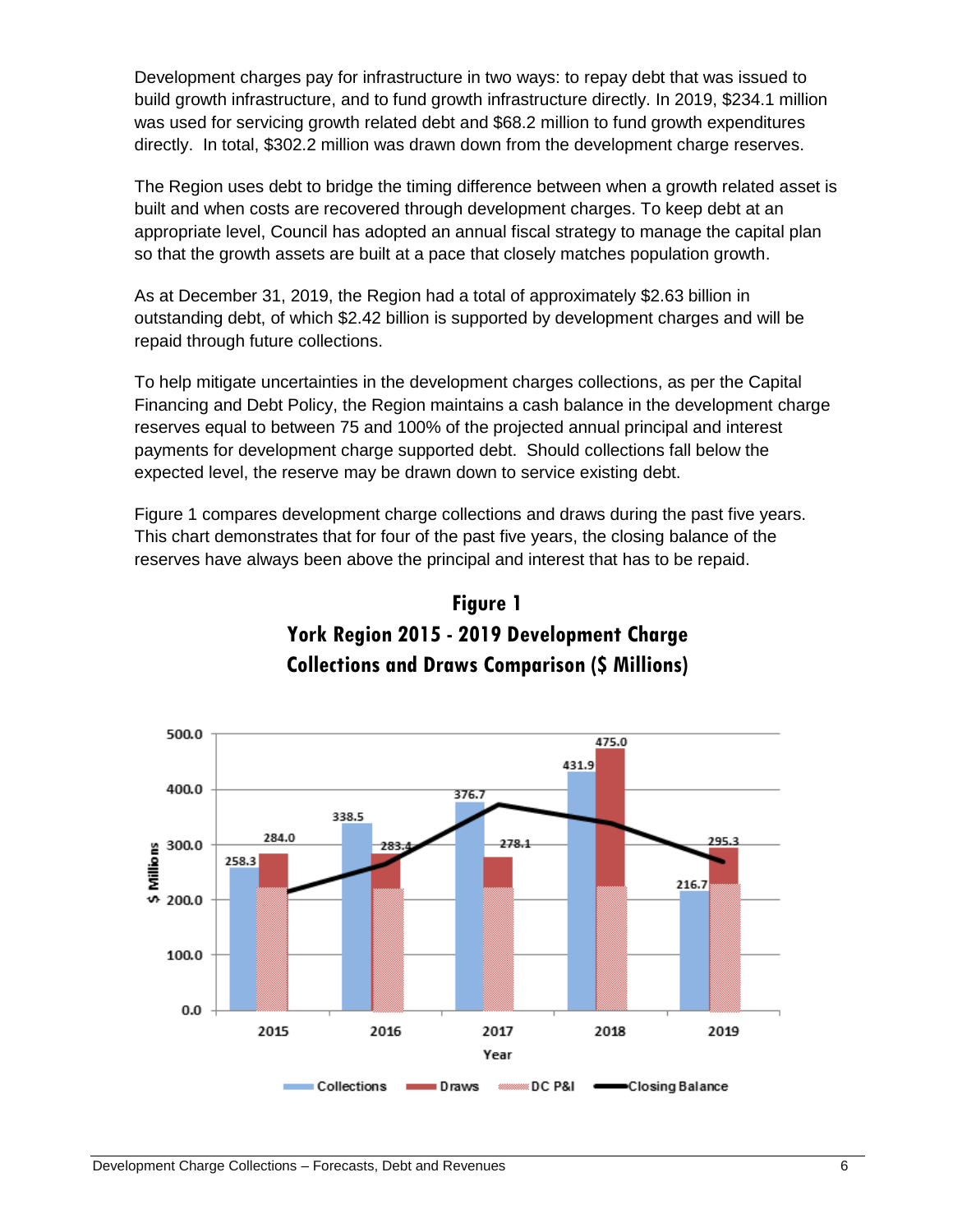### **The development forecast in the Background Study aligns with the growth forecast in the Provincial Growth Plan**

The forecast of residential and non-residential development underpinning the Development Charge Background Study is based on the Provincial Growth Plan for the Greater Golden Horseshoe Area. As discussed in the [Fiscal Sustainability: 2020 Update](https://yorkpublishing.escribemeetings.com/filestream.ashx?DocumentId=13051) report, the Region has been growing at a rate that is below what was anticipated in the Growth Plan. This means that the Region is not achieving the development charge collections forecast implied by the background study, and that the level of collections has been trending below the level that could recover the costs included in the Development Charge Bylaw.

Even if the Region achieves the level and cadence of the population and employment growth forecast in the Development Charge Background Study, the amount of collections envisaged by the background study may not be realized due to exemptions and other factors (Table 4).

| <b>Factor</b>                      | <b>Detail</b>                                                                                                                                                                                                                                                                                                                                                                                                                                                                                                                                                                                                                                       |
|------------------------------------|-----------------------------------------------------------------------------------------------------------------------------------------------------------------------------------------------------------------------------------------------------------------------------------------------------------------------------------------------------------------------------------------------------------------------------------------------------------------------------------------------------------------------------------------------------------------------------------------------------------------------------------------------------|
| <b>Exemptions</b>                  | Certain types of development is not subject to a development<br>$\bullet$<br>charge<br>As a result, actual collections could be less than what was<br>$\bullet$<br>forecasted in the Development Charge Background Study                                                                                                                                                                                                                                                                                                                                                                                                                            |
| <b>Timing of</b><br><b>Payment</b> | The development charge background study assumes<br>٠<br>development charges are collected at the same time as<br>population and economic growth materializes<br>In practice, development charges are generally paid at building<br>٠<br>permit issuance, or in accordance with the Region's payment<br>deferral options. This does not necessarily correspond to the<br>timing of the related population and employment growth                                                                                                                                                                                                                      |
| <b>Other Factors</b>               | Actual vs forecasted unit mix (i.e. single and semi-detached, rows,<br>$\bullet$<br>small and large apartments)<br>Actual vs forecasted non-residential development mix (i.e. Retail,<br>$\bullet$<br>Industrial, Office and Institutional, Hotels)<br>Actual vs forecasted indexing rates<br>$\bullet$<br>Developers may advance their projects and payment of<br>$\bullet$<br>development charges during bylaw years to avoid potential rate<br>increases under the new bylaw<br>Unanticipated legislative changes (e.g., the ability to freeze<br>$\bullet$<br>development charge rates, and phase payments over installments<br>under Bill 108) |

**Table 4 Factors that Impact Actual Development Charge Collections**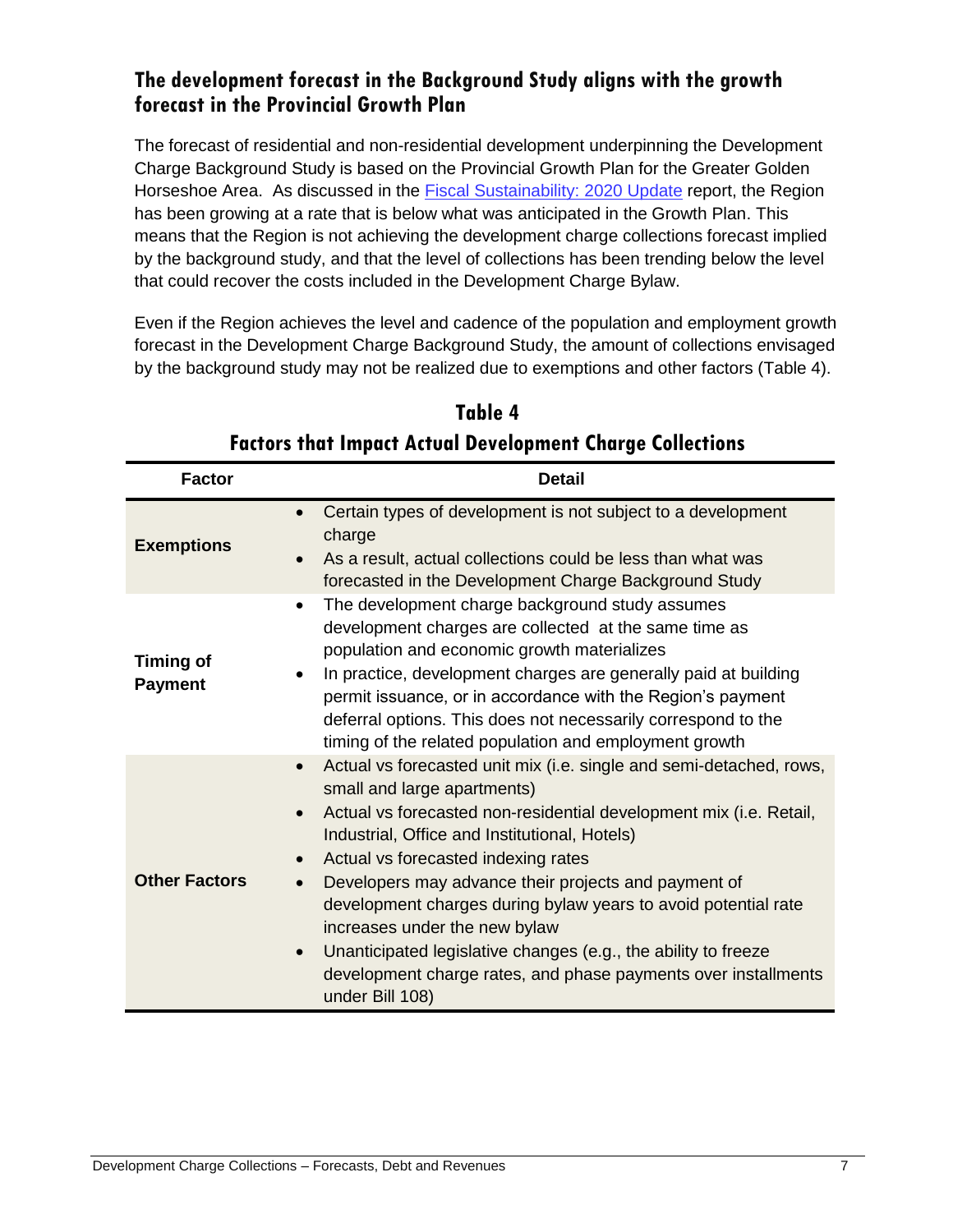### **Other Regional municipalities have also seen lower than forecasted development charge collections**

From 2012 to 2019, York Region's actual development charge collections were approximately 55% of what was forecasted in the development background studies (Figure 2). This was due to lower-than-expected residential and non-residential development. Between 2012 and 2019, York Region grew by over 15,000 people annually, or approximately 60% of the annual growth projected by the Growth Plan. The lower-thanexpected population growth was reflected in the lower than forecasted residential development.

While the Region's job growth is in line with the Growth Plan projections, non-residential development, measured in growth floor area, was only approximately 46% of what was anticipated in the background studies (before exemptions) for the years 2012 to 2019. The lower-than-expected gross floor area growth is due in part to higher-than-expected level of density as developers respond to the changing nature of work, as well as reoccupations of existing spaces.

Like York Region, actual development charge collections for the surrounding Regional municipalities have been lower than implied in their respective development charge background studies. These range from 55% of background study forecast in York Region to 86% of forecast in Toronto.

From 2012 to 2019, population growth for York Region accounted for 16% of the GTA total according to Statistics Canada data. This is significantly lower than the 26% of GTA total anticipated by the Growth Plan forecast. Despite falling short of the population growth forecast, York Region's annual collections were the highest amongst the 905 regions. This was in part due to a relatively higher level of residential development activity in York Region. Between 2012 and 2019, York Region's residential housing starts accounted for 38% of the 905 total, the highest among 905 regions.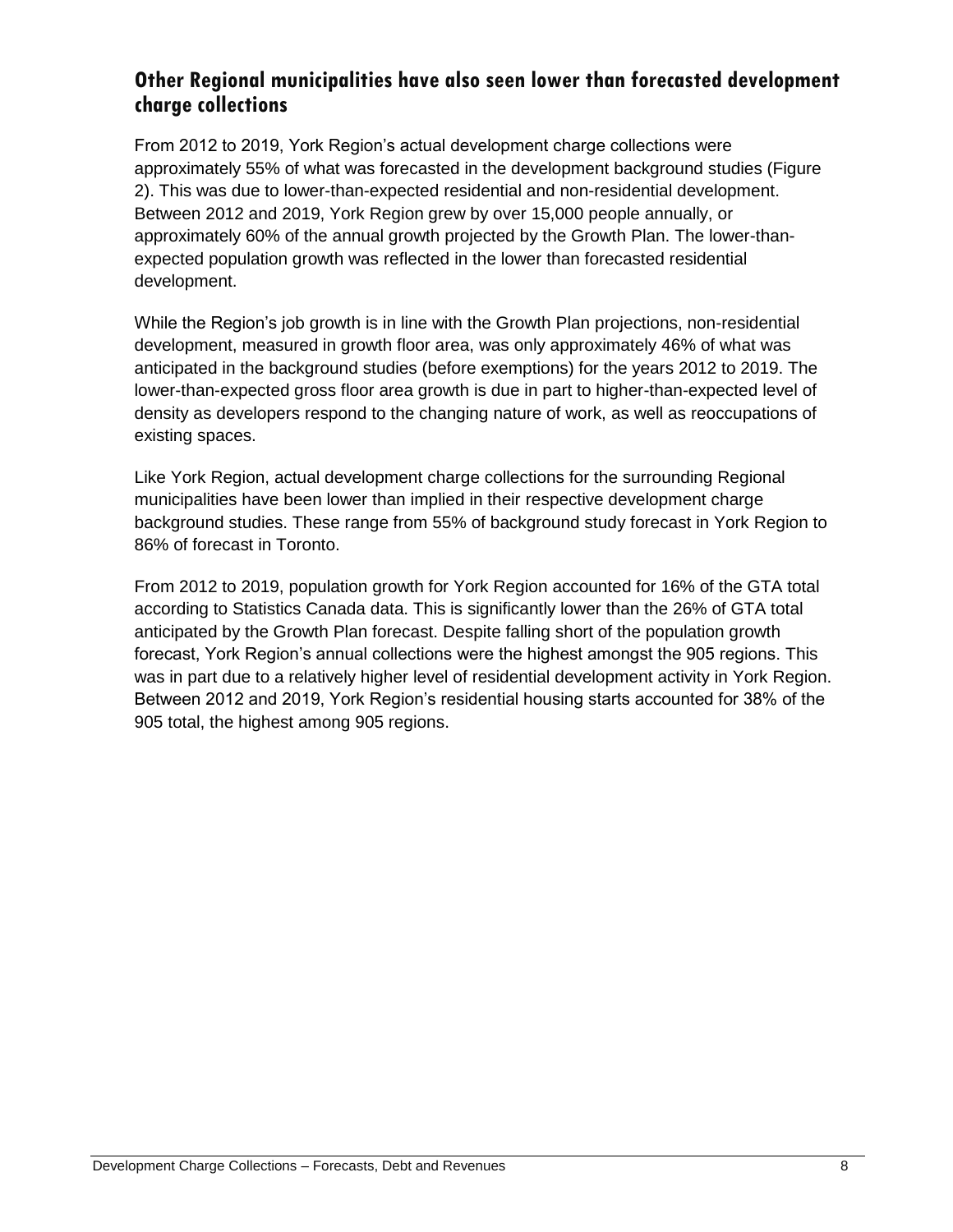**Figure 2 Average Annual Actual DC Collections vs Forecasted in DC Background Study (2012-2019)**



\* Toronto figures are calculated using data from 2013 to June 30 2019

\*\* Durham figures are calculated using data from 2012 to 2018

\*\*\* Prior to any LPAT refunds for Peel

### **York Region prepares an annual development collections forecast to inform the budget and debt management plan**

As part of the Region's annual budget process, an internal development charge collections forecast is developed to inform the Region's fiscal strategy. This forecast is based on a more conservative level of projected development compared to the Background Study collections forecast, and takes the following items into account:

- Most recent trends that impact the development growth forecast such as most recent housing sales, development approvals
- Exemptions (actuals vs what was expected)
- Deferrals, pre-paid credit agreements, and other policies (actuals vs what was expected)
- Some anticipated developer behaviour
- Legislative changes, such as Bill 108, *More Homes, More Choice Act, 2019* ("Bill 108") and Bill 138, *Plan to Build Ontario Together Act, 2019*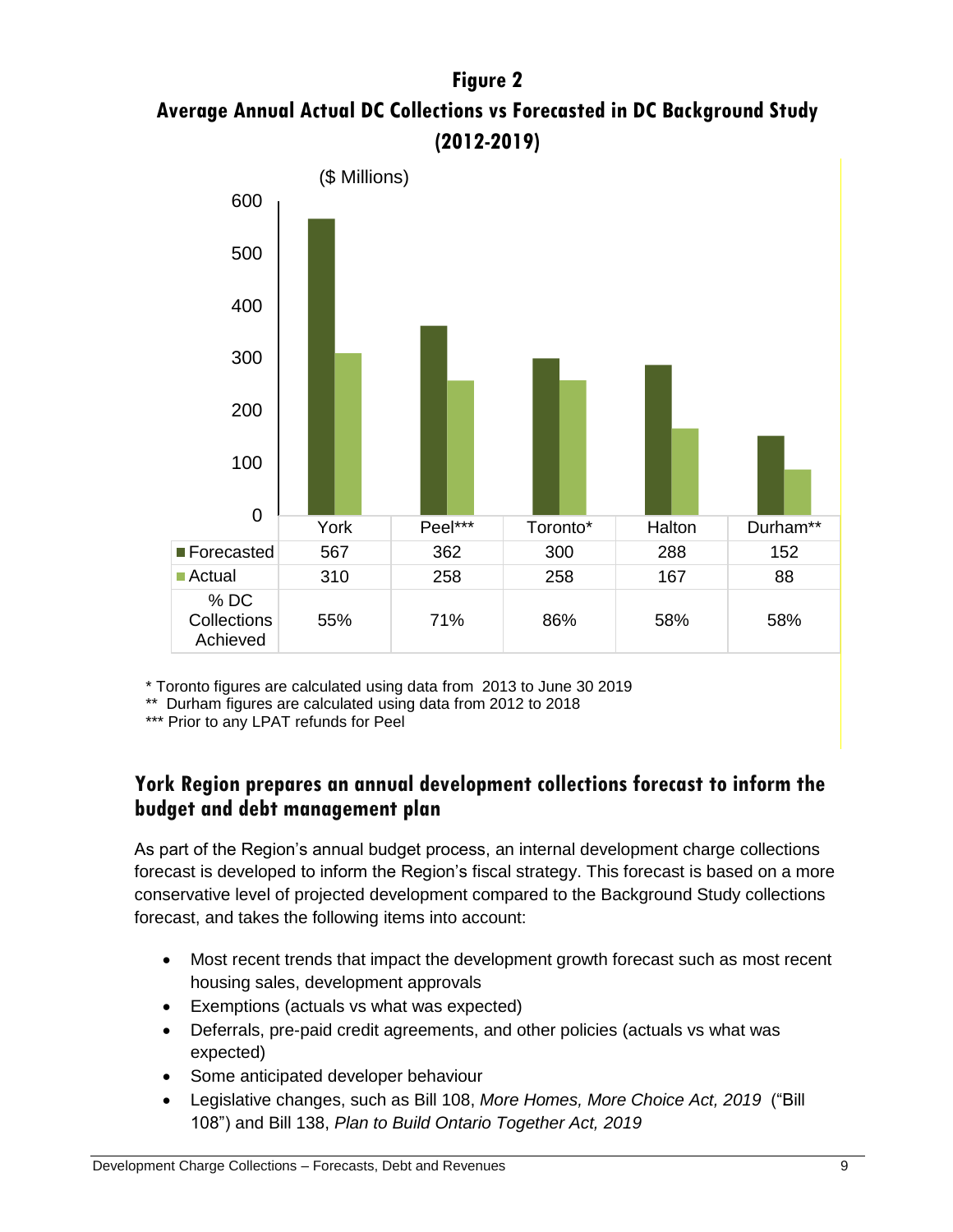While the forecast model is based on the best information available at the time of preparation, actual collections can deviate significantly from forecast due to unanticipated events such as legislative changes or the economic downturn due to COVID-19. Despite year to year fluctuations, on average from 2015 to 2019, the internal development charge collections forecast used for budget purposes is within about 8% of the actual annual development charge collections.

### **5. Financial**

### **Development charge collections have fluctuated in the past five years**

Development charges are cyclical and no two years are the same. However, there are patterns within any given year that can be seen. For example, there is usually an uptick in development charge payments in the months of May and June in advance of the new indexed rates that come into force on July 1.

Additionally, in the typical five year development charge bylaw cycle, there is usually a sharp increase in payments prior to the adoption of a new bylaw. This is usually associated with an increase in rates leading developers to pull their projects forward to avoid it, while the following year will show a below average collections amount.

The history of development charge collections from 2015 to 2019 can be seen in the table below. Table 5 shows the development charge collections by development class.

| Year | Residential | Non-Residential |                   | Total | <b>Residential Share</b> |
|------|-------------|-----------------|-------------------|-------|--------------------------|
|      |             | Retail          | Industrial/Office |       | of total                 |
|      |             | (Including      | /Institutional    |       | Development              |
|      |             | Hotels)         |                   |       | Charge                   |
|      |             |                 |                   |       | Collections              |
| 2015 | 193.2       | 9.1             | 56.0              | 258.3 | 74.8%                    |
| 2016 | 275.0       | 20.9            | 42.6              | 338.5 | 81.2%                    |
| 2017 | 322.7       | 13.9            | 40.1              | 376.7 | 85.7%                    |
| 2018 | 355.8       | 15.4            | 60.6              | 431.9 | 82.4%                    |
| 2019 | 159.6       | 20.6            | 36.5              | 216.7 | 73.7%                    |

### **Table 5**

### **2015 – 2019 Development Charge Collections Residential vs Non-Residential (\$ Millions)**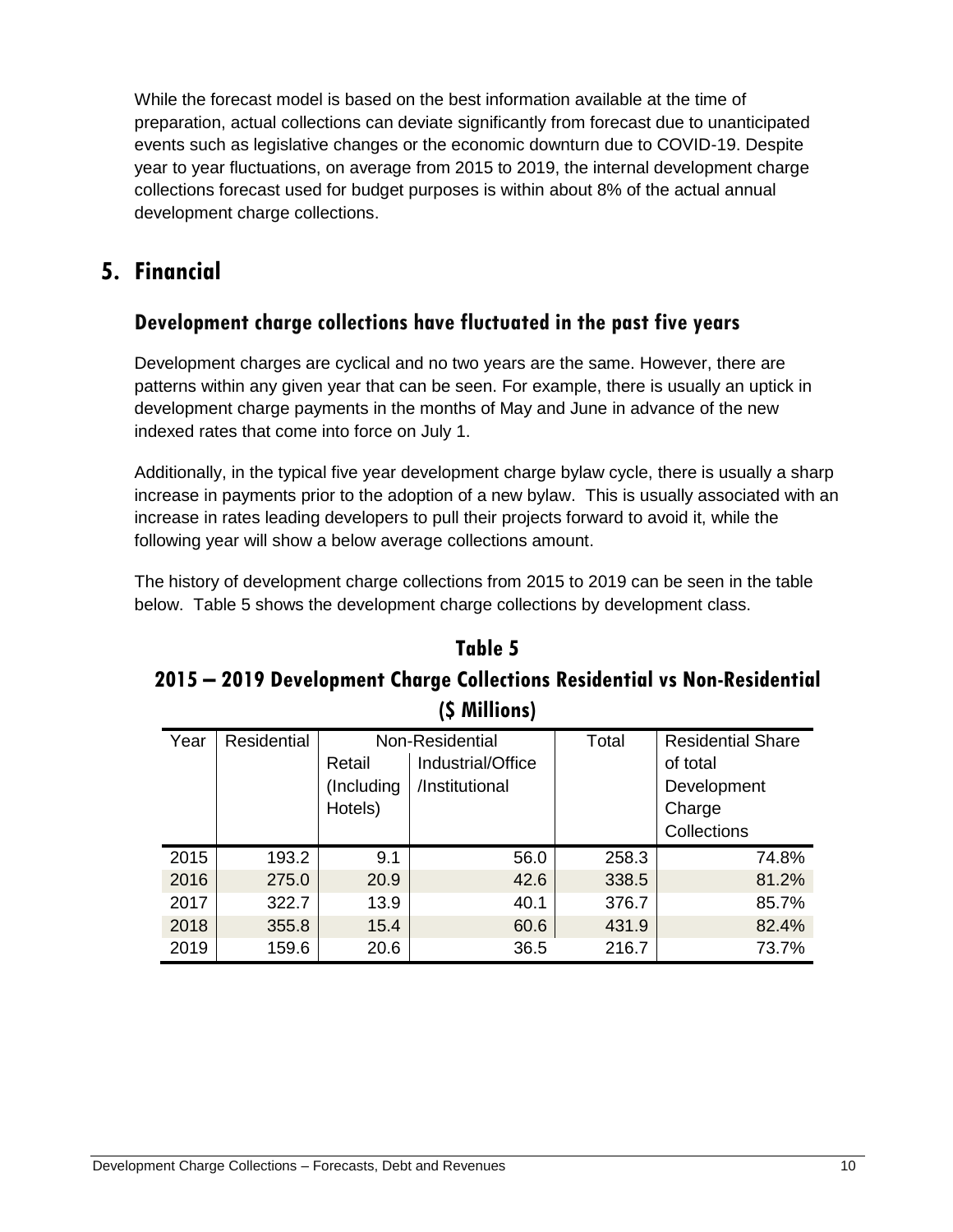### **Development charge collection is not the same as development charge revenue**

Depending on the timing of capital spending, development charge collections within a fiscal period may not equal the revenue recorded in the financial statements. The Region's financial statements are prepared in accordance with generally accepted accounting principles established by the Public Sector Accounting Board.

Public Sector Accounting Standard 3100 – Restricted Assets and Revenues require development charge collections to be recorded as deferred revenue in the financial statements. Revenue is then recognized in the fiscal period in which the related capital expenses are incurred or services are performed.

Development charge collections refer to when the money is received (i.e. at building permit issuance unless otherwise stipulated) and placed into reserves, while development charge revenue is recognized in the year the money is spent (i.e. when spent to build infrastructure or to service any debt outstanding). This treatment is consistent with the Region's neighboring municipalities, however each municipality has a different policy regarding their use of the reserves (for example Peel keeps a zero balance in their reserves each year, while York Region keeps 75 to 100% of the projected annual principal and interest payments for development charge supported debt). Table 6 compares collections and revenues for the Region and neighboring regions.

| (\$ Millions)                  |                   |        |       |       |         |               |
|--------------------------------|-------------------|--------|-------|-------|---------|---------------|
|                                |                   | 2015   | 2016  | 2017  | 2018    | 2019          |
| <b>York</b><br><b>Region</b>   | Collection        | 258.3  | 338.5 | 376.7 | 431.9   | 216.7         |
|                                | Revenue           | 281.0  | 283.4 | 283.7 | 474.2   | 293.0         |
|                                | Difference        | (22.7) | 55.1  | 93.0  | (42.3)  | (76.3)        |
| <b>Peel</b><br>Region          | Collection        | 281.9  | 311.1 | 249.3 | 257.1   | 307.4         |
|                                | Revenue           | 281.9  | 311.1 | 249.3 | 257.1   | 252.4         |
|                                | Difference        | 0.0    | 0.0   | 0.0   | 0.0     | 55            |
| <b>Halton</b>                  | Collection        | 268.5  | 285.7 | 202.5 | 161.5   | 106.5         |
| <b>Region</b>                  | Revenue           | 281.9  | 280.9 | 210.5 | 194.9   | 157.3         |
|                                | <b>Difference</b> | (13.4) | 4.8   | (8.0) | (33.40) | (50.8)        |
| <b>Durham</b><br><b>Region</b> | Collection        | 69.2   | 83.7  | 123.8 | 155.4   | Information   |
|                                | Revenue           | 40.0   | 60.4  | 76.7  | 76.2    | not available |
|                                | <b>Difference</b> | 29.2   | 23.3  | 47.1  | 79.2    |               |

# **Table 6 2015 – 2019 DC Collections versus Revenues amongst Regions**